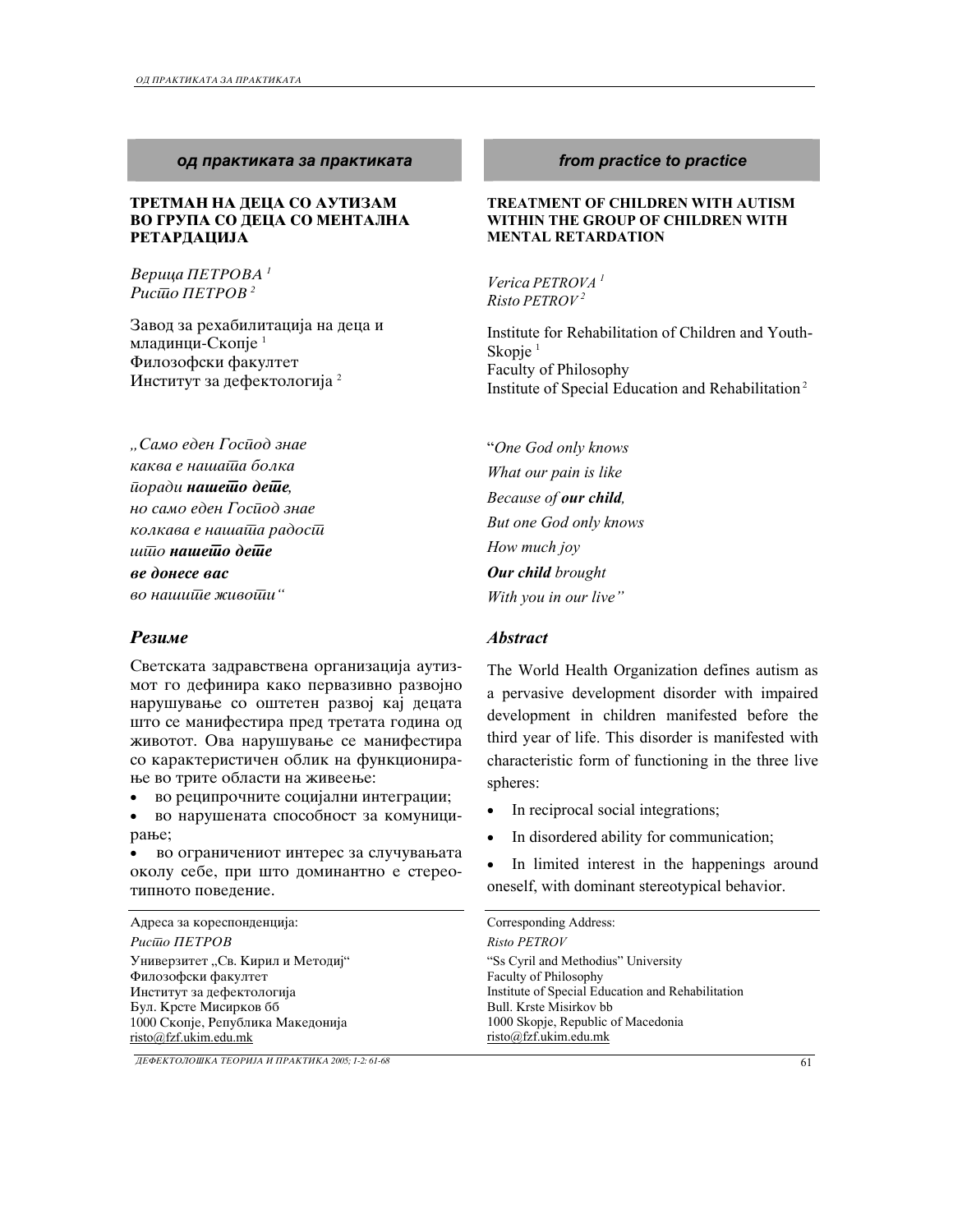Досегашните теориски и практични согледувања укажуваат дека кај децата со аутизам многу рано може да се забележат определени промени, како на пример:

- Во најголем број случаи интелектуалниот развој е запрен, дури и во одредени фази застанат:
- Говорот најчесто го нема, а доколку го има, тој не служи за комуникација со околината;
- Играта кај овие деца е без содржина, најчесто стереотипна;
- Овие деца никогаш не ги користат сопствените искуства. Кај нив е нарушена свесноста за себе, пред сè, поради нарушување на димензиите простор и време.

**Клучни зборови**: аушизам, едукација, шреш*man* 

Децата се наше најголемо богатство. Затоа и грижата за нив е наша приоритетна задача. Грижата за нивното физичко и психичко здравје почнува уште од нивното раѓање.

Конвенцијата за правата на децата укажува дека ментално или физички недоволно развиеното дете ги има истите права како и сите други деца - има право на посебна нега, образование и оспособување за работа, што ќе му обезбеди целосен и достоен живот, како и постигнување најголем степен на самостојност и социјална интеграција.

Тргнувајќи од овие права и потреби на децата, а во случајот на децата со аутизам, во Заводот за рехабилитација на деца и младинци од Скопје, иако основна дејност на работа на установата е згрижување, едукација, рехабилитација и работно оспособување на деца и младинци со умерена и тешка ментална ретардација, организиран е третман и за деца со аутизам, во група со деца со умерена и тешка ментална ретардација.

Во установата нема посебна програма за работа со децата со аутизам, туку работата се изведува во комбинирани групи со другите деца. Бројот на децата во групите е голем - Former theoretical and practical considerations indicate that certain changes in children with autism can be noticed very early, for instance:

- In most cases, the intellectual development is held, in certain phase even fixated.
- Loss of speech, and if speech exists, it is not used for communication.
- Game with these children is without content, stereotypical most frequently.
- Such children never use their own experiences. They have disordered consciousness about themselves, mostly due to the disorders in space and time dimensions.

*Key words: autism, education, treatment*

## *Bosed Introduction*

Children are our biggest treasure. Therefore the care of them is our primary task. The concern for their psychic and physical health starts from the day of their birth.

The Convention on children's rights points out that mentally retarded and children with physical disabilities have the same rights as other children. They have rights to special care, education and job training, which can provide entire and worthy life as well as succeeding highest level of independence and social integration.

Starting with the rights and needs of children, in this case the children with autism, at the Institute for Rehabilitation of Children and Youth in Skopje, although the basic work of this institution is taking care of children's education, rehabilitation, and training for work of children and young people with moderate and hard mental retardation, the treatment for children with autism is organized within the group of children with moderate and hard mental retardation.

There is no special program for children with autism in this institution but the work with these children is realized in combined groups with other children. The number of children in a group is big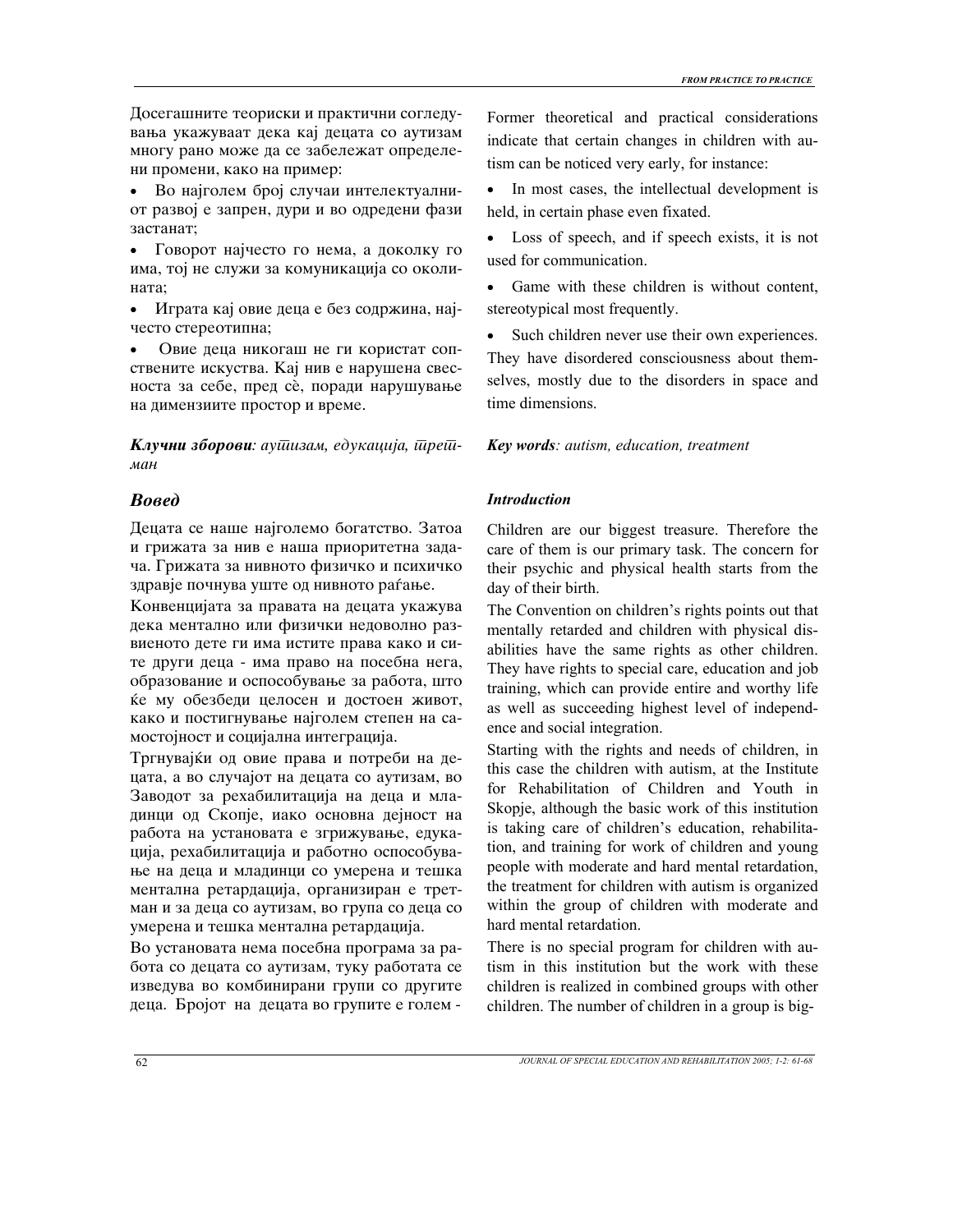осум или девет, и тоа уште повеќе ја отежнува работата со децата во Заводот, а особено со децата со аутизам, ако се знае дека со нив треба да се работи индивидуално.

Аутизмот не е хендикеп кој "однадвор" лесно се воочува. Според физички изглед овие деца не се разликуваат од другите. Родителите често може да слушнат коментари како нивното дете не е воспитано. Тие се пред дилема како да реагираат, како да ѝ одговорат на околината за таквото поведение на нивното дете. Во секој случај, не треба да се оптоваруваат со околината, туку треба да ги игнорираат таквите погледи и коментари.

Самиот процес или третман, за детето со аутизам нешто да научи, е мошне макотрпен и долготраен. Потребна е многу амбициозна работа, која бара и многу време.

Во нашево излагање ќе стане збор за резултати постигнати во работа со две деца со аутизам, приближно на иста возраст, девојче и машко, кои во Заводот за рехабилитација на деца и младинци се примени во различен временски период во изминатите неколку години. И двете деца се водат како екстерни случаи: наутро доаѓаат во установата и попладне се враќаат дома во своите семејства.

Првото (девојчето) е примено на возраст од шест години, со дијагноза: аутизам со тешка ментална попреченост во развојот, а машкото на возраст од дванаест години, со дијагноза: аутизам со умерена попреченост во психичкиот развој. Тоа се, всушност, и првите корисници во Заводот каде што во дијагнозата примарен е аутизмот во однос на менталната ретардација, иако има повеќе деца со аутистичен спектар на поведение. Можеби ќе бидеме нескромни, но се надеваме дека преку видеоснимките што ќе ги прикажеме во понатамошното наше излагање и самите ќе се уверите дека имаме постигнато голем успех во работата, кој многупати досега го презентиравме на конференции, советувања, симпозиуми во Република Македонија и во странство.

eight or nine, and that makes the work at the institution even more difficult, especially with children with autism because they have to be treated individually.

## *Tretman na deca so autizam Treatment of children with autism*

Autism is a disability which "externally" cannot be seen easily. According to the physical appearance these children do not differ from other children. Parents often hear comments that their child is not well brought-up. They are in a dilemma how to react, how to respond to the environment about their child's behavior. In any case they should not overburden themselves with it and they should ignore such looks and comments.

The process or treatment of a child with autism in order to learn something is laborious and longlasting. It is time consuming and requires ambitious work.

In this paper we present successful results of the work with two children with autism, approximately at the same age, a boy and a girl, who were admitted at the Institute for Rehabilitation of Children and Youth in different periods within recent years. Both children are registered as external cases: they come to the institution in the morning and they go home, to their families in the evening.

The first (the girl) was admitted at the age of six with diagnosis autism with hard mental retardation and the boy at the age of twelve with diagnosis autism with moderate disability in psychic development. They are the first users of this institution with diagnosis in which autism is primary in regard with the mental retardation, although there are also other children with autistic specter of behavior. Maybe we are immodest, but we hope that through our video presentation further on you will convince yourselves of our big success we have presented so many times on conference, symposiums and sessions in Macedonia and abroad.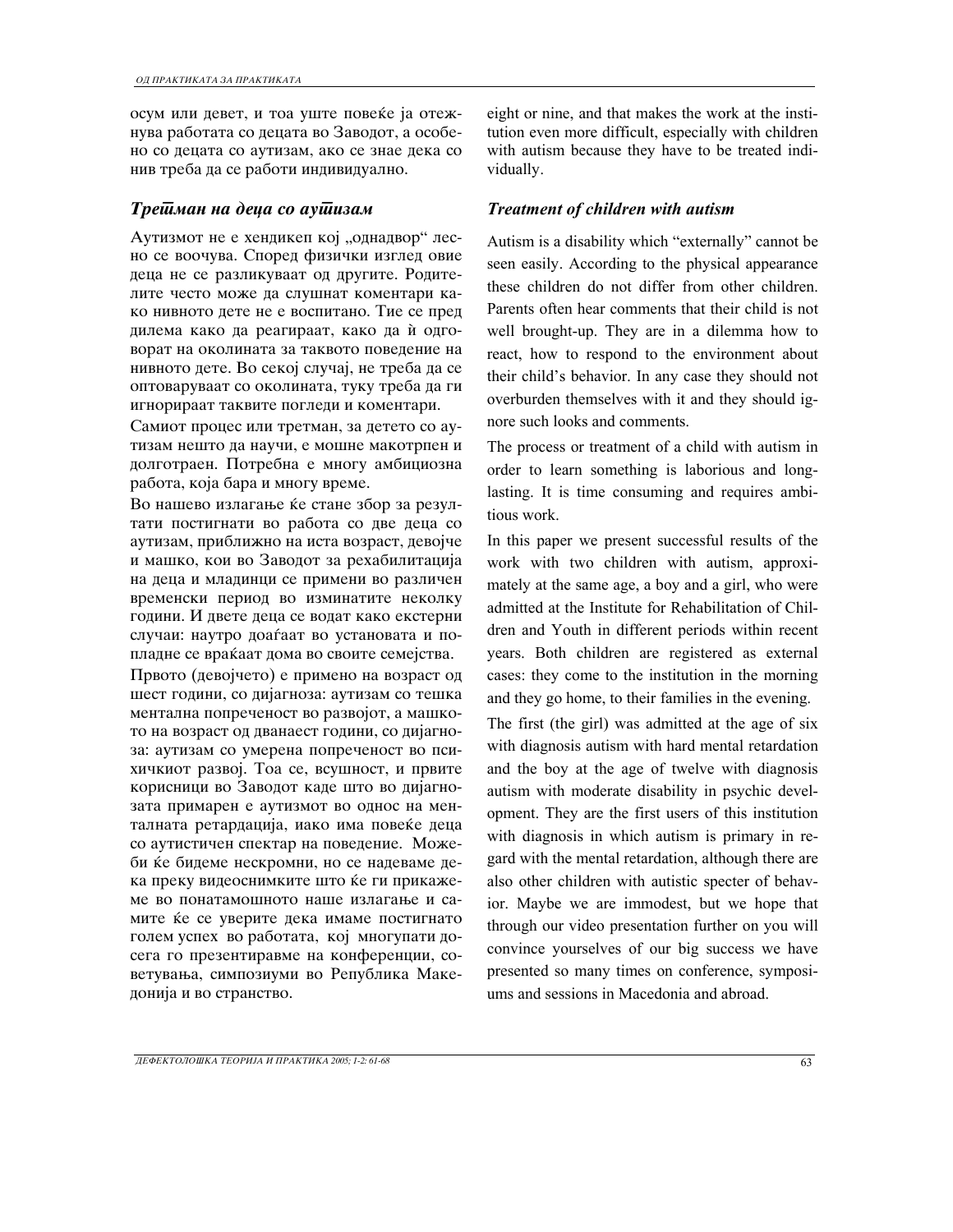# *Slu~aj 1 Case 1*

Девојчето го запознавме пред шест години. Еден ден, заедно со мајка ѝ се појавија во Заводот за рехабилитација на деца и младинци. Мајката ме бараше мене, дефектологот, кој работи со малите деца. Беше упатена од една невладина организација за да ме пронајде. Молеше за разговор. Беше очигледно дека има големи проблеми со детето.

Дете со аутизам. Мора да признаеме дека во тоа време малку знаевме за децата со аутизам. Баравме мајката опширно да ни зборува за детето.

Сакаше да се случи неколку дена подоцна да го сретнам проф. д-р Драгослав Копачев. Како долго да ја очекувал нашата средба веднаш почна да раскажува за едно девојче со кое работат во Заводот за ментално здравје. Разговорот набргу се претвори во наговарање и убедување во истовреме, да го прифатам тоа дете, да работам со него. Девојчето за кое тој ми зборуваше е со аути-3a<sub>M</sub>.

Многу брзо констатиравме дека се работи за истото девојче за кое пред неколку дена ни зборуваше мајка му.

Беше постигната согласност девојчето да биде примено во установата, а бидејќи со неговата појава предизвика голем интерес кај нас, решивме да му посветиме многу повеќе време. Многу често со него бевме и во попладневните и во вечерните часови.

Девојчето имаше шест години и имаше прекината комуникација со околината, дури и со членовите од семејството. Во установата доаѓаше во придружба на друго лице од кое не се одделуваше и секој обид за одделување беше проследен со врисок.

Детето беше во фаза на нагонско задоволување на потребите. Имаше селективен однос кон храната, која беше сведена на неколку видови грицки, одреден сок, одредено чоколадо и сл. Детето беше хиперактивно, на границата на агресивно поведение, пред сѐ, спрема нови лица за него непознати. Немаше навики за следење на никакви наредби. Знаеше постојано да трча, мошне вешто

We met the girl six years ago. One day she came with her mother to the Institute for Rehabilitation of Children and Youth. The mother was asking for me, a special teacher who works with small children. I was recommended by a NGO. She pleaded for talk. It was obvious that she had big problems with her child – child with autism.

To be honest, we did not know much about children with autism at that time. We asked the mother to talk about her child in details.

I met Prof. Dr. Dragoslav Kopachev a few days later. It seemed as if he had expected our meeting. He immediately started to talk about a girl he was working with at the Institute for mental health. Our conversation turned into persuading and convincing me at the same time, to accept the child, to work with her. The girl he talked about was with autism. Soon we found out that we had been talking about the same girl.

We agreed the girl to be admitted at our institution, due to her occurrence we got interested in her very much. We often worked with her in the afternoon and in the evening.

The girl was six years old and she had discontinued communication with the environment even with her family. She would come to the institution accompanied by another person she did not want to separate from and at every attempt to separate her she would scream.

The child was in a phase of satisfying her needs instinctively. She was selective about food and it was reduced to a few kinds of snacks, certain kinds of chocolate, juice etc. The child was hyperactive, on the border of aggressive behavior, mostly towards new and unknown people. She had no habits to follow orders. She would run and she was capa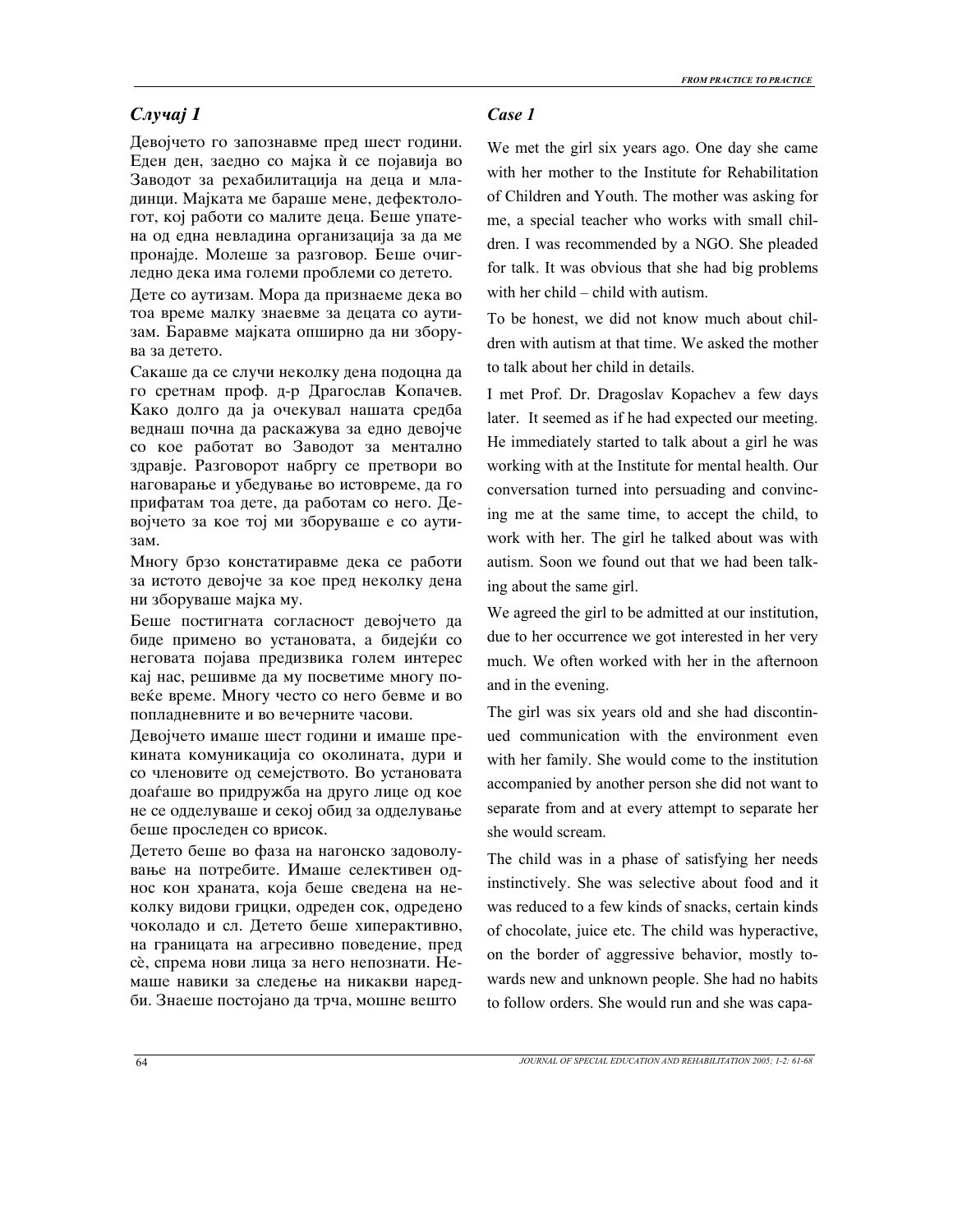да се качува по врати, столчиња, прозорци и сл. Немаше можност да седи на "свое" одредено место, да оди во група со други деца, да застане да чека во ред. Вршеше нужда во социјално неприлагодени услови, пред врата или во двор.

За ова девојче сме пишувале многупати. Сме презентирале огромен видео - материјал, така што најголем дел од стручната јавност ги имаат видено тие материјали и тука нема многу да зборуваме за него. Но, за да имате претстава што сè е постигнато и за да може да ја докажеме потребата од навремено опфаќање на децата со аутизам, дури и во несоодветни услови за работа, ќе се потсетиме во каква состојба е детето сега, без претензии дека аутизмот кај него е "излечен".

Низ работата во изминатите години со емпатичниот приод ја придобивме неговата доверба. Мене ме прифати како нејзина учителка, а во исто време, по два месеца интензивна работа, почна да ги прифаќа и студентите што доаѓаа на вежби, како и дел од вработените во установата. Ја користевме секоја можност за воспотавување на контакт со очите на детето, бихејвиоралната терапија, чиј основен принцип е награда за позитивните активности, а занемарување и потенцирање, во исто време, и укажување на негативното поведение, применувајќи вежби за реедукација на психомоториката, буквално, водејќи го низ активностите, низ програмата со другите деца, со посебна индивидуализирана програма и индивидуална работа во секој момент, кога ми дозволуваа условите за работа.

Вложениот труд не го жалевме. Со девојчето бевме постојано и насекаде. Со него работевме во установата, но во попладневните часови одевме секаде каде што одат сите деца: во зоолошка градина, на базен. Шетавме низ град, се возевме со такси-возила, но и со автобуси, седевме во слаткарници и во ресторани. Одевме в црква, го носевме со нас на одмор.

Во установата доаѓа без отпор, уредно, заедно со другите деца. Уредно го остава палтоble to climb on chairs, doors, windows and so on. She could not sit at her "own" place, be in a group with the other children or queue. She went to the toilet in socially inconvenient conditions, in front of the door or in the yard.

We have written about this girl many times, presented a lot of video materials, so most of the professional public have seen these materials, therefore we are not going to talk about it here.

But to get the idea what has been achieved and to demonstrate the necessity of early admittance of children with autism, even in inappropriate working conditions, we remind you in what condition the child is now, without any pretensions that autism is "cured".

In the last few years, throughout our work, we won her confidence with the emphatic approach. She accepted me as her teacher and at the same time, after two-month intensive work she started to accept students who came for exercises, as well as some of the employees in the institution. We used every possibility to make eye contact with the child, behavioral therapy, which basic principle is an award for child's positive activities, ignoring and emphasizing and at the same time indicating the child's negative behavior, using exercises for psycho-motor reeducation, leading the child through activities, through the program with other children, with special individualized program and individual work at every moment when condition let us do that.

We are not sorry for our efforts. The girl was everywhere with us, all the time. We worked with her in the institution but in the afternoon we would go where other children usually go: to the zoo, to the swimming pool. We would walk through the city or take a taxi, a bus. We went to sweet-shops and restaurants. We went to church and we took her on holiday with us.

Now she comes in the institution without resistance, tidy and together with the other children. She leaves tidily her coat at the appropriate place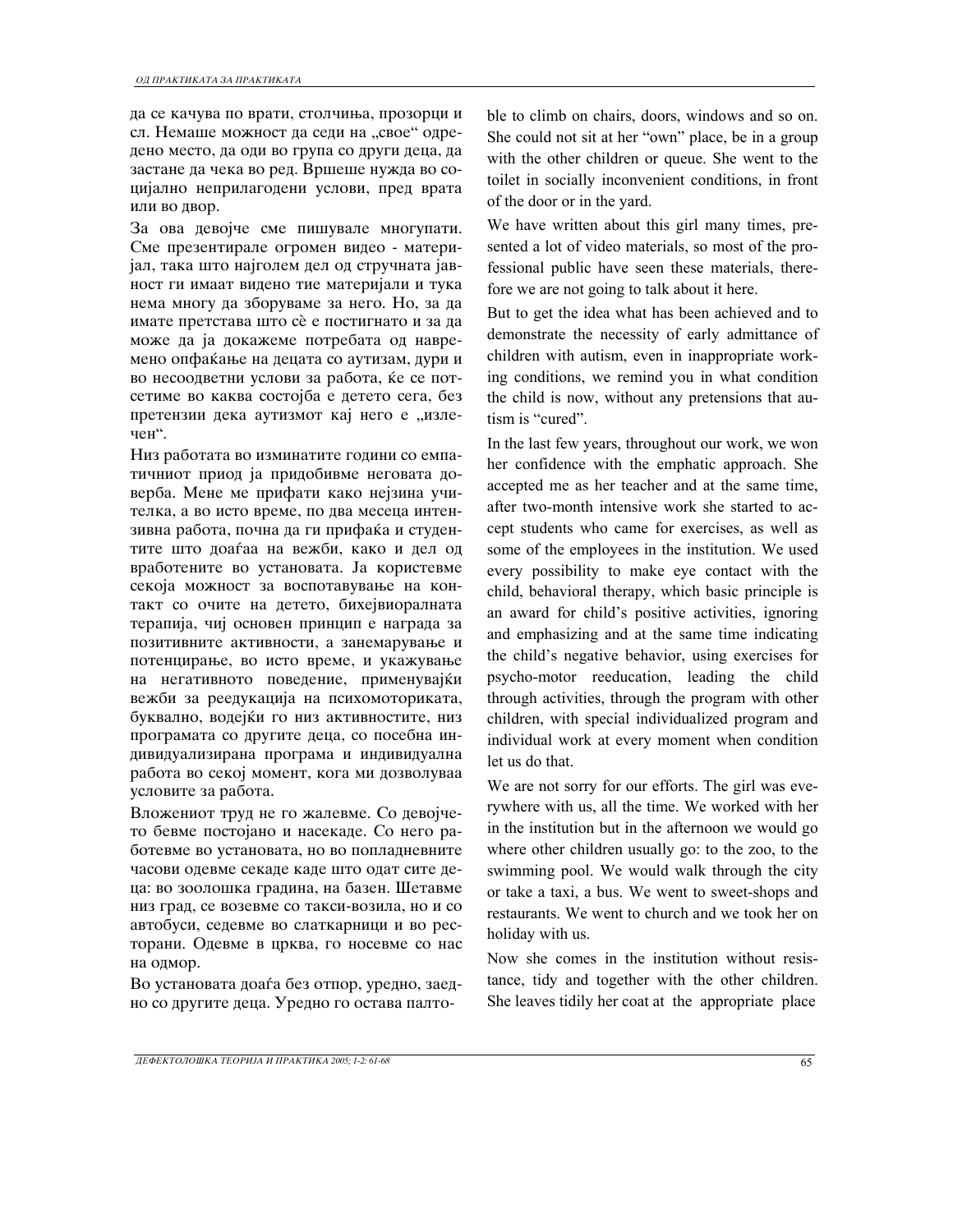то на своето место и седнува, без никаков отпор. На одредено место ја прима и јаде храната. Дијапазонот на храна се прошири на повеќе продукти. Не реагира негативно на други лица кои ќе се најдат во негова близина, прима наредби и извршува, пред сѐ, мануелни активности, со мошне добра умешност. Престојот во Заводот му е организиран, стрпливо чека на ред кога треба да се изврши одредена активност, покажува радост кога ќе нѐ види, уредно користи тоалет со употреба на тоалетна хартија, пуштање вода, миење раце, итн. Дискриминира форми, бои, големини, предмети (по даден налог). Врши серијација по големина и височина. Успешно користи секакви видови закопчување, шнирање. Успешно користи молив, боици, лепило, ножици итн.

Со постигнатите резултати најзадоволно е семејството и оттука, во една пригода, во еден здив родителите на детето ги испишаа горенаведените зборови за нивното дете и за нас. Не би сакале сега да зборуваме за чувствата кога ги гледаме резултатите од нашата работа. Во секој случај, семејството имаше огромна доверба во нас.

# *Slu~aj 2 Case 2*

Се работи за дете донесено во Заводот на дванаест години, како екстерен случај, во второто полугодие од учебната 2003/2004 год.

Крајно хиперактивно дете, кое постојано трчаше низ училницата, испушташе крикови и постојано гласно се смееше. Семејството заштитнички се однесувало кон детето и немале никакви барања, поради што и не можеше да се воспостави контакт, а не дури да се одредат некои барања во моментот.

Детето е со добар физички изглед, добро нарането, од кажување на мајката има добар апетит. Досега сите овие потреби му биле исполнувани на време за да се избегне викањето и хиперактивното поведение. Кога нешто бара, а не му е веднаш дозволено, со тупаници се удира по бутините. Имаше дури и одредено агресивно држење кон дел од вработените, па и кон неговиот дефектолог.

and she sits down without resistance. She receives and eats her food at a proper place. She eats more products; she does not react negatively with other people in her environment. She accepts orders and mostly executes manual activities rather capably. Her stay in the institution is organized, she patiently waits for her turn when she has to do some activities; she manifests joy when she sees us; she uses the toilet tidily and toilet paper, let water flow, washes her hands afterwards and so on. She differentiates forms, size, colors and objects (following orders) and performs sorting according to size and height. She successfully uses different kinds of buttoning and tying up and uses pencils, colors, glue and scissors.

Most satisfied by the results is her family. Thus her parents wrote the above quoted words at an occasion. We do not want to talk about our feelings regarding the results of our work. Anyway, the family had big confidence in us.

This child was brought to the centre at the age of twelve as an external case, in second term of the school year 2003/2004.

He was a hyperactive child running all the time in the classroom, screaming and laughing loudly. He was over-protected by his family and nothing was requested from him. Due to that there were no possibilities for contacts and certain requests at that moment. The child physically looked good. His mother told us that he had a good appetite and that they fulfilled all his needs in time to avoid his screaming and hyperactive behavior. When he asked for something and was not permitted, he hit his legs with his fists. There were some kinds of aggressive behavior towards some employees in the institution and even towards his special teacher.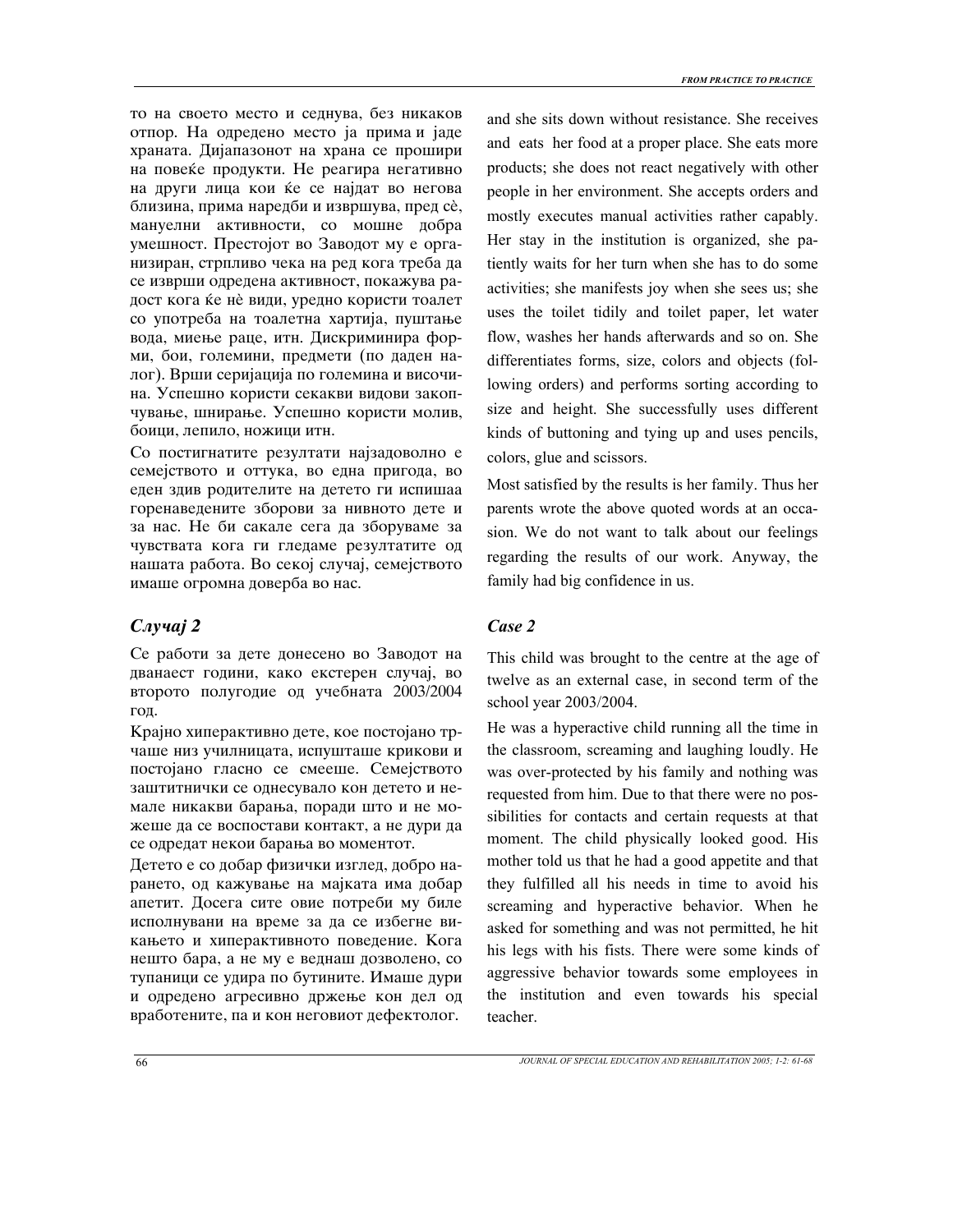Рацете, особено дланките ги држи во собрана форма, при што функцијата на палецот, кога треба да фати некој предмет, беше изгубена. Физиолошките потреби ги регулираше на социјално неприлагодено место, при што ги спушташе пантолоните без чувство на срам.

Тргнувајќи од оваа првична слика на детето, се обидовме, а во тоа и успеавме, со емпантичен приод и упорност да воспоставиме контакт со него.

Чекор по чекор приоѓавме до него и му наметнувавме правила на поведение во училницата, во групата во која се наоѓа, надвор од училницата, во трпезаријата. Постојано го поттикнувавме да седи колку е можно подолго на своето столче, при што се трудевме со нешто да му го окупираме вниманието.

Со индивидуализирана програма и индивидуален третман, со вежби за реедукација на психомоториката, пред сè, вежби за визиомоторна контрола настојувавме да му го задржиме вниманието, низ вежби за развој на фината моторика и вештост настојувавме да ја стимулираме функцијата на палецот.

По едногодишна работа со детето, констатираме: Детето е релаксирано, без отпор и агресивно поведение доаѓа во Заводот, седнува на своето место, го остава палтото пак на свое место. Намалена е хиперактивноста, испуштањето на крикови, смеењето, извршува одредени мануелни активности, иако му е потребен постојанен поттик. Оди во колона со децата до трпезаријата, самостојно се користи со приборот за јадење со земање на таблата со ручек, седнување на своето место и по ручекот пак враќање на таблата. Физиолошките потреби со поттик и водство ги извршува во тоалет.

Дел од индивидуалната работа, вежбите за реедукација на психомоториката ги снимавме со камера за да им покажеме на родителите како работиме, што и колку може да очекуваат, што да бараат од нивното дете самостојно да извршува, со што да го ангажираат дома, а сѐ во функција на "будење" на детето, на неговиот интерес кон мануелна активност. Во последно време повторува песни што ги учиме со децата, да го изговара моето име и сл.

He held his palms tightly and the function of the thumb when he wanted to couch something was lost. His physiological needs were performed at socially inconvenient places, without any shame he put down his trousers.

Starting with the first impression of the child, we tried and we succeed with the emphatic approach and persistently in making contact with him.

Step by step we approached him and we enforced rules of behavior in the classroom, in the group, out of the school, in the dinning room. We encouraged him all the time to sit at his chair as long as possible trying to hold his attention with something.

Through the individualized program and the individual treatment, we tried to keep his attention with exercises for psycho-motor reeducation, especially exercises for visual-motor control, and through exercises for fine motor development and skillfulness we tried to stimulate function of the thumb.

After one year we came to a conclusion: The child is relaxed, without resistance and aggressive behavior; he comes to the center and sits at his place leaving his coat at the right place.

His hyperactivity, screaming, laughing is reduced; he carries out some manual activities although he needs motivation all the time. He goes in a line up with other children, independently takes the cutlery at the trey for lunch, he sits at his place and after lunch returns the trey back. With encouragement and guidance he finishes his physiological needs in the toilet.

We recorded video material of the individual work, exercises for reeducation of his psychomotor to show his parents how we worked, what and how much they could expect, what to ask their child to do without any help, how to engage him at home, everything in function of child's "wakening up" and his interest in manual activities. He has recently started repeating songs learnt with the other children, pronouncing my name and so on.